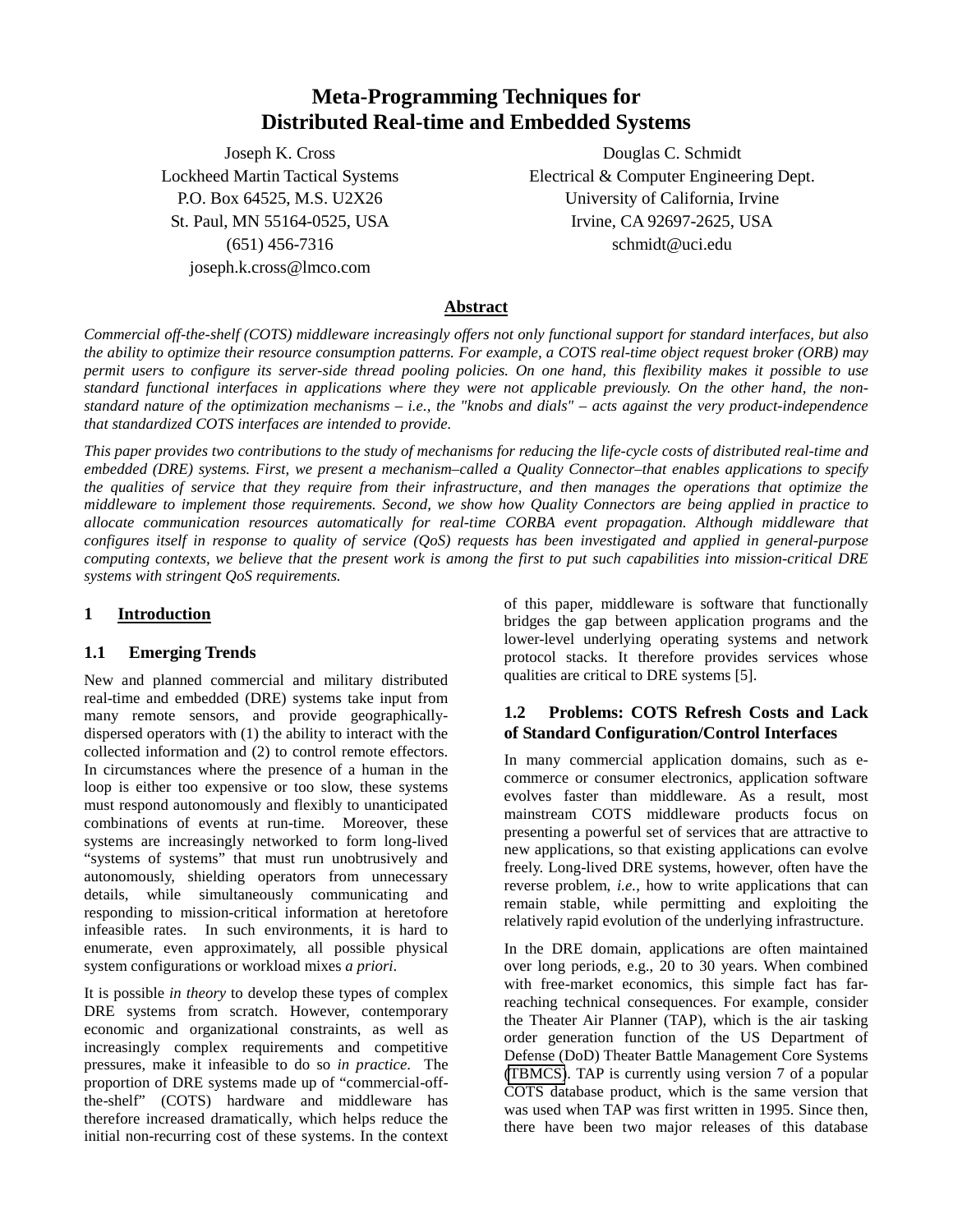product – version 8 in 1998 and recently version 9 – and these revisions provide functionality that would significantly enhance TAP.

Unfortunately, TAP cannot be upgraded to use these newer products cost-effectively due to a complex web of dependencies among its infrastructure components:

- The database
- The OS it runs on
- The implementation of the display widgets and
- The supporting Government-standard product set defined by the Defense Information Infrastructure Common Operating Environment ([DII COE\)](http://diicoe.disa.mil/coe/).

Notice that these dependencies were present *even though the system is architected with open standard interfaces and components*. When the consequences of all of these dependencies are taken into account, what might seem to be a simple version replacement actually requires a largescale, prohibitively expensive effort.<sup>1</sup>

Moreover, if COTS components are available only through proprietary interfaces, DRE application developers system will be locked into using a particular set of COTS products. While proprietary COTS may still decrease initial system costs, it can increase maintenance and evolution costs. These costs can be non-trivial for long-lived systems since the typical cost to maintain a software product is from 60% to 80% of total life cycle costs [1[\].](http://web2.deskbook.osd.mil/reflib/DAF/035GZ/013/035GZ013DOC.HTM#T2) Using COTS products via vendor-specific interfaces is therefore not generally in the long-term best interest of DRE system owners.<sup>2</sup>

Fortunately, the powerful new capabilities of COTS components are increasingly available to DRE applications through open standard interfaces, such as Real-time CORBA [11], Real-time Java, and Real-time POSIX. These standards enable system integrators to choose among various COTS implementations, which can reduce the on-going, recurring cost of these systems. Regrettably, however, the capabilities of COTS components to *optimize* their performance and resource consumption are *not* generally available through open standard interfaces. Instead, these capabilities are provided via *ad hoc* proprietary configuration and control parameters. This situation results in DRE systems that are

 $\overline{a}$ 

once again locked in to using a single product, which significantly weakens the recurring cost advantage of COTS, often to the point where life-cycle system costs actually *increase* by using COTS.

# **1.3 Solution: Meta-Programming Techniques for DRE Middleware**

Recent advances in fundamental software technologies, such as aspect-weaving software [12] and adaptive and reflective middleware, are beginning to address the problems outlined above. *Adaptive* middleware [6, 7, 20] is software whose functional and/or quality of service (QoS)-related properties can be modified either:

- *Statically*, *e.g.,* to reduce footprint or to use and configure resources that can optimized *a priori* in deeply embedded systems; or
- *Dynamically*, *e.g.,* in response to changes in environmental conditions or requirements, such as changing component interconnection topologies; component failure or degradation; changing power levels; changing CPU demands; changing network bandwidth and latencies; and changing priority, security, and dependability needs.

In DRE systems, adaptive middleware is required to make such modifications while still meeting stringent end-toend QoS requirements.

*Reflective* middleware [21, 22, 23, 24, 25] permits programmatic examination of the capabilities it offers, and then permits programmatic adjustment of those capabilities. Reflective middleware supports a more advanced form of adaptive behavior, in that the necessary adaptations can be performed autonomously (or semiautonomously) based on conditions within the system, in the system's environment, or in the doctrine defined by system operators and/or administrators. Such automatic adaptations must be implemented carefully to ensure that distributed optimizations retain system stability and converge rapidly.

This paper describes the goals, technical approach, and initial results of an ongoing research project called MINERS (Meta-INterface for Real-time Embedded Systems). MINERS is investigating the use of *metaprogramming techniques* to provide DRE applications with an *open* interface through which they can configure and control the underlying middleware as they require. This goal is achieved in MINERS as follows:

• DRE applications are built to use open, standard COTS interfaces. In addition to the functional software that uses these interfaces, applications specify their required qualities of service (QoS), such as latency of event delivery and capacity of a wireless link. These QoS requirements are stated in a declarative form and cannot depend on middleware implementation details, *e.g.,* they cannot assume that inter-process communication is implemented by sockets.

<sup>&</sup>lt;sup>1</sup> Not surprisingly, these types of problems are also found in long-lived commercial systems, such as complex telecom switches, as well as military systems.

 $2^2$  The use of proprietary interfaces in commercial products impose significant additional costs on product vendors compared with similar products with an open interface, since proprietary vendors are responsible for the expenses of requirements analysis, documentation, and training, which cannot be amortized by other companies or individuals participating in broader open standardization efforts.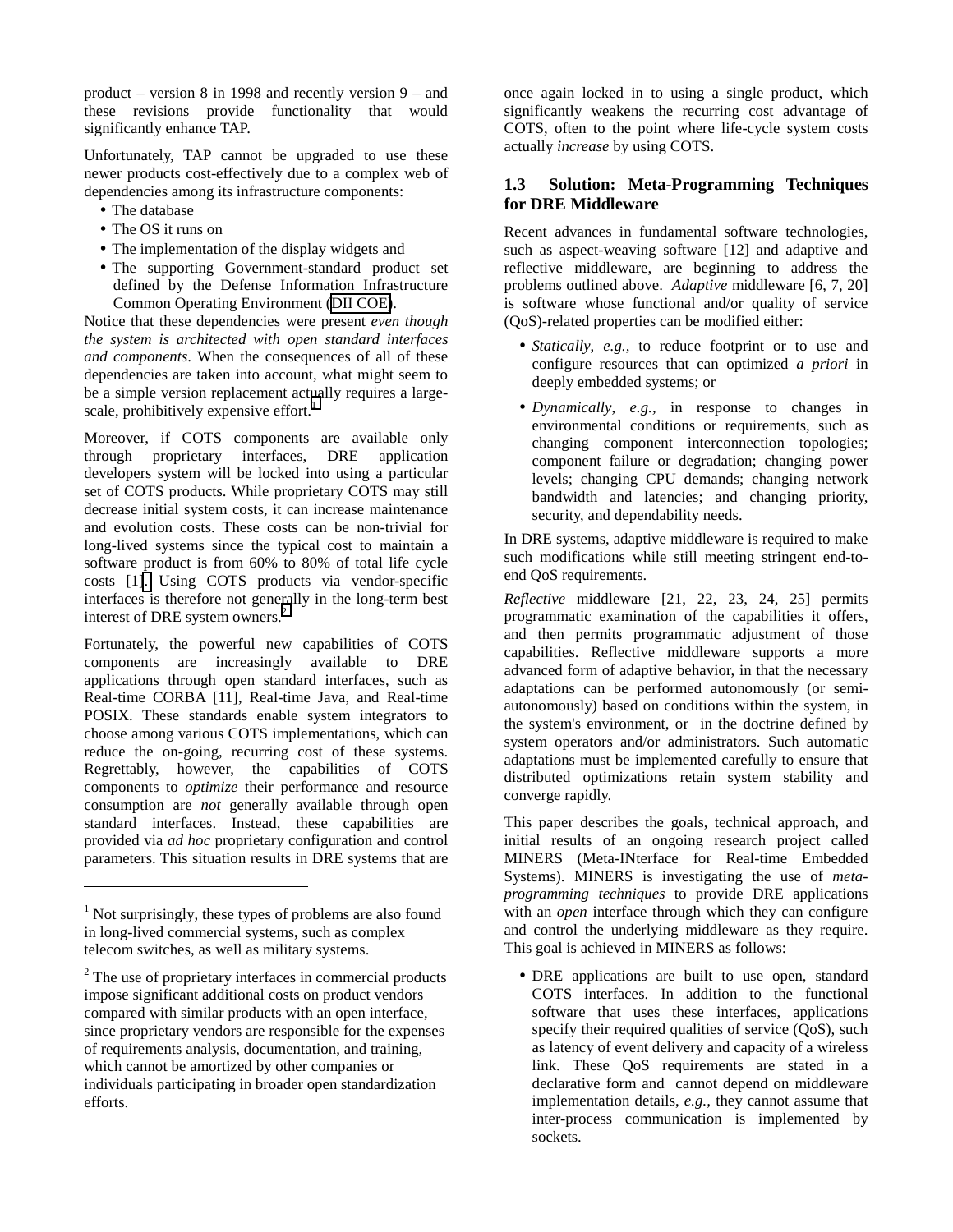• A new meta-interface mechanism, operating automatically during system development and at runtime, uses the configuration/control interfaces of the (necessarily adaptive and reflective) middleware to monitor and enforce the qualities of service specified by DRE applications.

In the MINERS project, we call this meta-interface mechanism a *Quality Connector*.

The rest of this paper is organized as follows: Section 2 describes the motivation for–and an overview of–Quality Connectors; Section 3 provides a detailed description of this concept and illustrates how we are applying it to DRE middleware and applications; Section 4 compares the MINERS project with related work; and Section 5 presents concluding remarks and a synopsis of the current and future directions of the MINERS project.

# **2 Applying Quality Connectors to Optimize DRE Middleware Declaratively**

## **2.1 Background and Motivation**

As commercial and military information technology users transition from a platform-centric to network-centric paradigm, an important challenge for researchers is to develop and evolve assurable, adaptable, and affordable standards-based DRE middleware that can be configured to implement required end-to-end QoS properties, such as predictable latency/jitter/throughput, scalability, dependability, and security. The *functional* interface to DRE middleware products can be–and increasingly is– standardized, yielding well recognized benefits. In addition, many middleware products that implement standard functional interfaces are adaptive and reflective in the sense described in Section 1, *i.e.,* they permit their qualities of service to be manipulated programmatically. However, the interface through which such reflection and adaptation is accomplished, namely, the *quality* interface, is *not* yet standardized. Consequently, any system that uses the quality interface–as DRE systems in general must–loses its infrastructure independence.

Before describing how we're addressing this problem on the MINERS project, we first describe the two levels at which an application can lose its infrastructure independence.

## **2.1.1 Primary Dependency of DRE Applications on Middleware**

*Primary dependency* of DRE applications on middleware arises when applications are designed and written to use a single infrastructure product, as shown in Figure 1. Traditionally, such unique infrastructure products were created as part of the same effort that produced the applications. Two (historically valid) reasons have been used to justify the development of custom application infrastructure:

- 1. The system required qualities of service (*e.g.,* latency or reliability) that were not available from any existing functionally appropriate COTS infrastructure component; and
- 2. No existing functionally appropriate COTS infrastructure components would execute on the lower levels of infrastructure.



**Figure 1. Historical Primary Dependencies** 

An example, taken from a production DRE system development effort, is as follows:

- A custom-built database was required because the operating system was custom-built and no existing database would run on it,
- Likewise, the operating system was custom-built because the hardware was custom-built and no existing operating system would run on it, and
- Likewise, the hardware was custom-built because, among other reasons, no existing hardware could provide the required I/O throughput.

Although the initial, non-recurring costs of such systems were high, the maintenance costs could be low, simply because little maintenance was required: if no enhancements to such a system were needed, then it could continue to run for many years, subject only to the availability of replacement hardware. Unfortunately, these systems were often *brittle*, in the sense that a small modification to the software, or a small modification to the function of the hardware, would require large-scale software changes. Moreover, these systems could not be evolved to leverage rapid improvements in COTS hardware and infrastructure software.

Today, the procurement costs of such systems particularly mission-critical DRE systems—are often unacceptable due to budgetary constraints. Moreover, brittle end products are often unacceptable due to

- 1. The rapidly changing nature of mission-critical requirements and
- 2. The expanding universe of what is possible. In particular, if DRE systems can now support rapid response to an international humanitarian crisis, commercial aviation free-flight, and coordination of autonomous entities to clean up environmentally toxic situations, then those possibilities must not be foreclosed by the high cost of evolving software.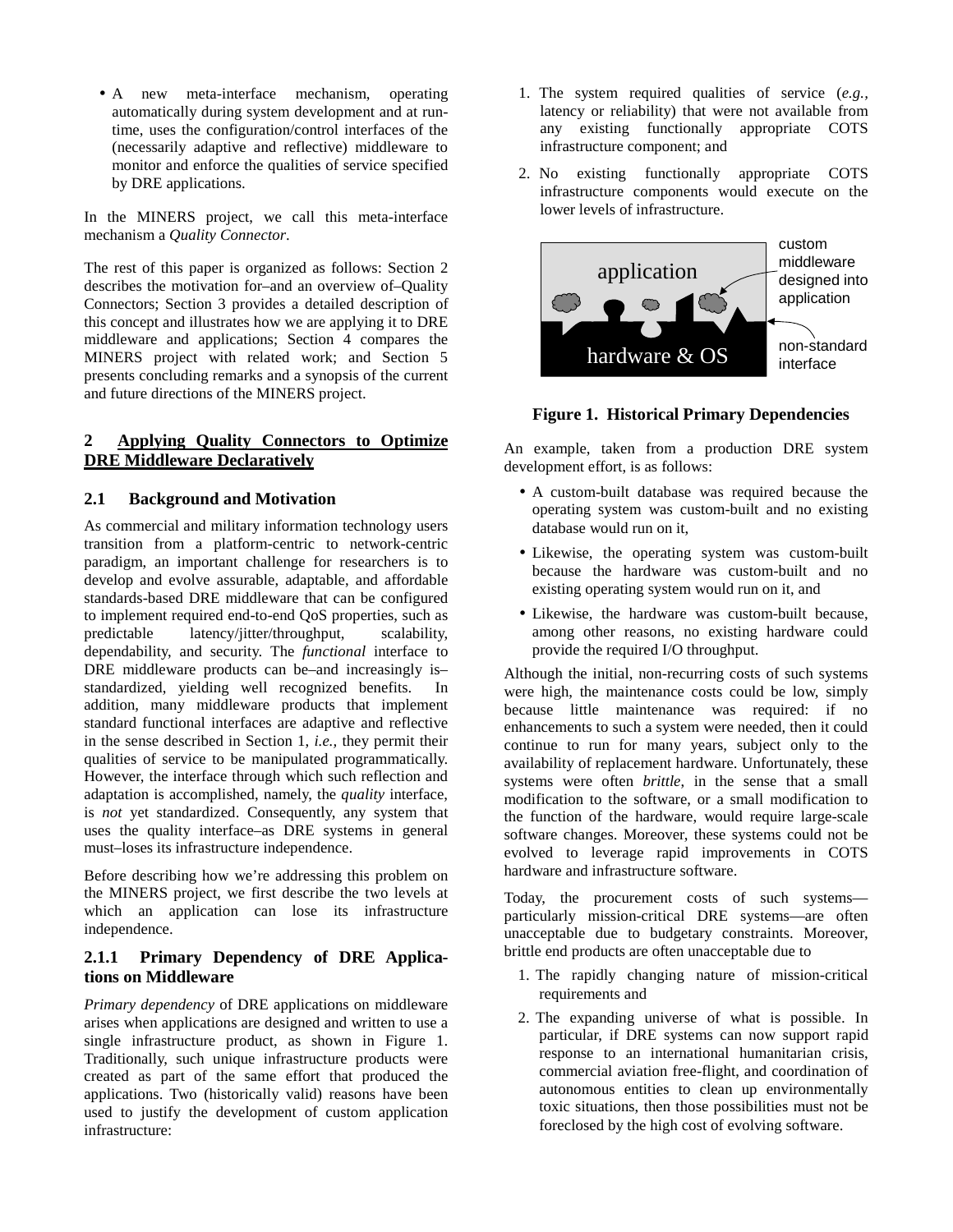Fortunately, the primary dependence of applications on middleware can largely be avoided today by adopting open standard interfaces for DRE middleware, such as Real-time CORBA [11]. For example, Real-time CORBA implementations [19] can now be selected and configured such that their resource-consumption overheads are low enough and their qualities of service are high enough for all but the most demanding DRE applications.

# **2.1.2 Secondary Dependency of DRE Applications on Middleware**

*Secondary dependency* of applications on middleware arises precisely from the process of optimizing the middleware by selecting implementation and middleware by selecting implementation and configuration options for open standard DRE middleware, as illustrated in Figure 2.



In this paper, we call these user-selectable values the

#### **Figure 2. Secondary Dependencies**

*properties* of middleware services. For example, consider a distributed application program that is designed to use the CORBA Event Service [2] for data distribution. This program has avoided the primary dependency problem, since there are many products available on the open market that implement the CORBA Event Service. However, these products differ in their properties, such as

- Transports and protocols supported
- Support for fault tolerance
- ORB initialization options
- Efficiency of marshalling and de-marshalling event parameters
- Efficiency of de-multiplexing incoming method calls
- Thread and thread priority utilization
- Buffer sizes, flow control, and buffer overflow handling

Note that these properties may be critical to the correct end-to-end behavior of the DRE system in which the middleware is embedded.

Moreover, for certain CORBA ORBs, some of these properties will be controllable by the application through idiosyncratic mechanisms, such as compilation options, link options, run-time environment variables, parameters passed to the ORB at initialization, and run-time interfaces for property value alteration. For example, consider the large-scale, HLA/RTI distributed interactive simulation environment described in [2]. In that work, numerous critical event-distribution optimizations are defined, and the mechanisms by which they were implemented are described. Examples of these optimizations include

- 1. Sophisticated event filtering to limit execution overhead and unnecessary data traffic
- 2. Selectable locking strategies for use when the implementation is iterating over a set of consumers that are to receive an event and
- 3. Selectable strategies for the choice of thread that is to dispatch an event to a consumer.

Although these optimizations may be critical to the performance of an end system, they are not controllable through *open standard* interfaces. Consequently, DRE applications that require specific qualities of services even through open standard interfaces—must still be built to use specific products, thereby reducing the recurring cost savings from using COTS.

In general, the process of tuning middleware components to provide specified qualities of service is hard. The more flexibility that a middleware component or framework provides, the higher the level of skill required to configure its properties. The difficulty of obtaining the required QoS for applications in mission-critical DRE systems is compounded by the fact that the association of required qualities with services may change dynamically when the system mode changes, *i.e.,* when some set of events has caused a significant change in the operational characteristics of the system.

In DRE systems the time allotted to respond to mode changes may be very short. In fact, this requirement is one of the key technical differences between mission-critical DRE applications and mainstream commercial business applications. This issue is discussed further in Section 3.1.2, System Modes, below.

#### **2.2 Overview of the Quality Connector**

To address the primary and secondary dependency challenges described above, the MINERS project is developing a meta-programming mechanism called a *Quality Connector*. This mechanism allows applications to specify the qualities of service they require from their middleware. In this way, applications behave analogously to an executive who gives a package to his staff with direction that it must be delivered within a specified time. The Quality Connector acts, analogously to the staff, by selecting mechanisms for transport and setting the controllable parameters of those mechanisms. The position of the Quality Connector in a DRE system is illustrated in Figure 3.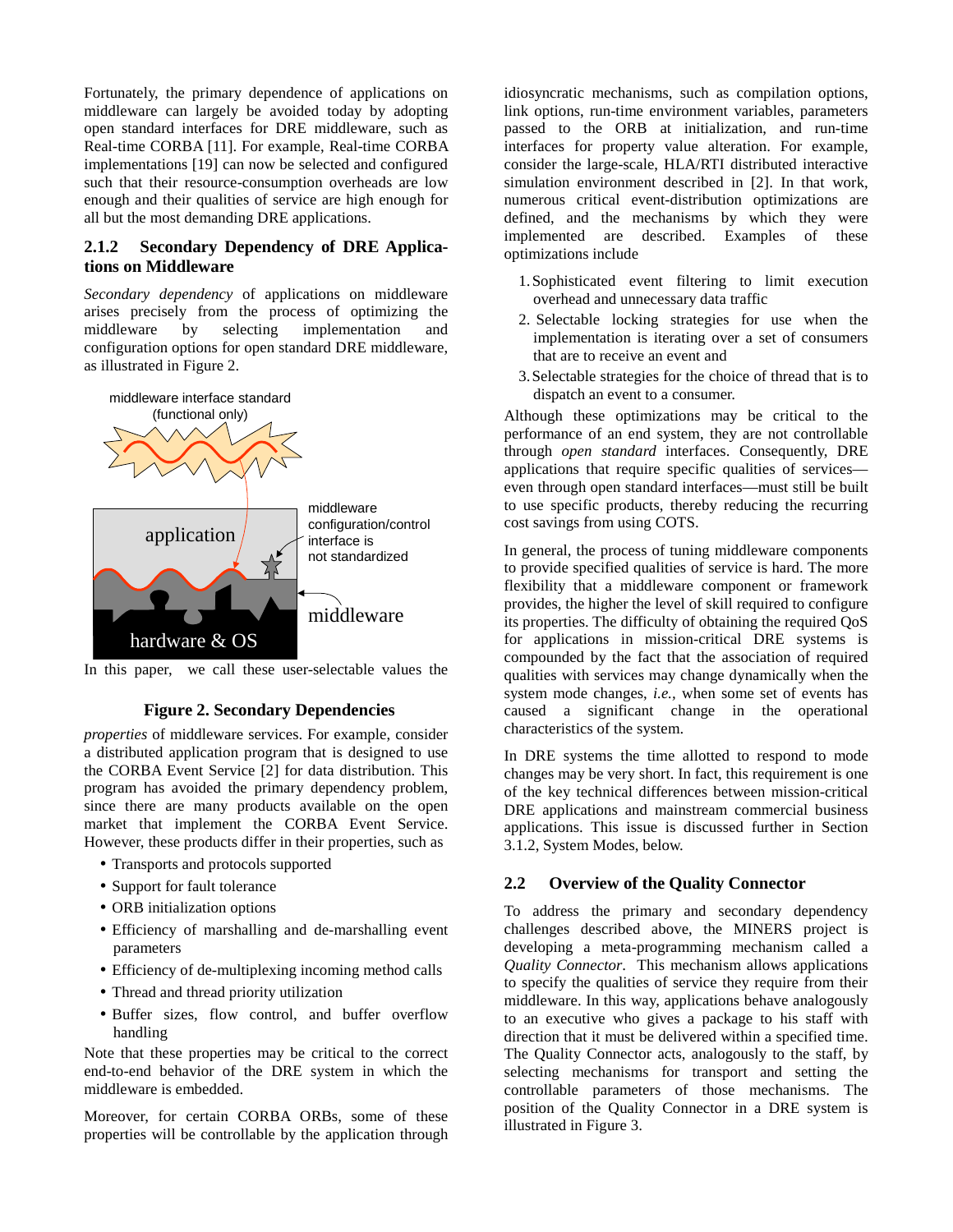

# **Figure 3. Role of the Quality Connector in DRE Systems**

Figure 4 illustrates the means by which a Quality Connector fulfills its role. That figure shows application programs with associated specifications of their QoS requirements, the ingestion of those requirements by the Quality Connector, and the adjustment of middleware "knobs and dials" by the Quality Connector. Note that the applications do not directly manipulate—and thus do not depend on—the quality interface to the DRE middleware components.



# **Figure 4. The Operation of a Quality Connector in DRE Systems**

Quality connectors are implemented in the MINERS project as follows.

- 1. First, we select a standard middleware service, such as the CORBA Event Service, where significant variability in QoS is possible across implementations of the standard interface. For this middleware service we define a set of qualities, such as the end-to-end latency of event delivery, that are important to the functioning of DRE applications.
- 2. We then define a small language in which acceptable values (or sets of acceptable values) of these qualities can be specified, and we permit the values specified to depend on the system mode. We define this

language using XML so that it can be understood readily by humans and parsed easily by COTS tools.

3. Finally, we provide code-authoring-time, build-time, and run-time tools to check for feasibility and consistency of the requested quality values, and to set the properties of the middleware components to provide the required qualities.

The following section describes Quality Connectors in more depth.

# **3 Detailed Description of the Quality Connector**

The implementation of Quality Connectors differs significantly depending on which middleware component and which of its interface functions is being addressed. To focus the discussion, we will pick one example and describe its specification and implementation, indicating how the specification and implementation might differ in other cases. The example middleware component we use is CORBA and the CORBA Event Service, the interface function we address is the event channel push(), and the property of that interface that we set through the Quality Connector is event delivery latency. It will be readily apparent that the techniques described here can be applied, *mutatis mutandis*, to many middleware services in addition to the CORBA Event Service.

# *3.1 Components of a Quality Connector*

The CORBA Event Service Quality Connector, like most Quality Connectors, is implemented by several related but separate software components shown in Figure 5.



**Figure 5. Components of a Quality Connector** 

These components behave as follows:

1. The *Static Application Connector* component acts on the application source code before it is compiled.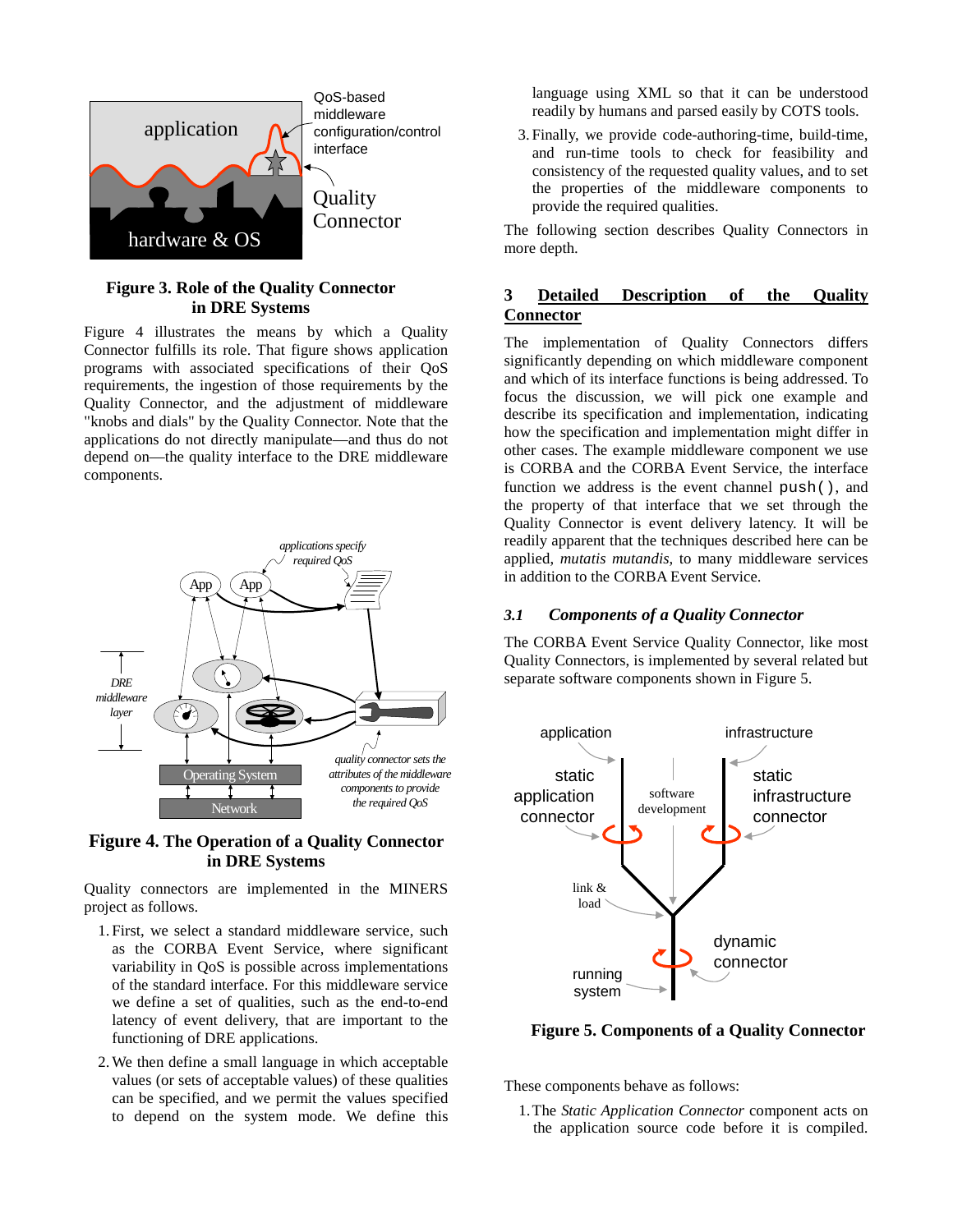This component is akin to "aspect weaving"tools, such as AspectJ [12]. For example, this component can insert calls to run-time quality management functions following the creation of a consumer proxy.

- 2. The *Static Infrastructure Connector* component acts on the underlying middleware components before they are linked into the deployed system. For example, this component may set values for options before compiling the ORB itself, and it may select appropriate infrastructure components from ORB run-time libraries.
- 3. The *Dynamic Connector* component is linked in with the application and acts during its operation. For example, this component allocates resources, such as ATM circuits, processors, and radios, to each event flow.

In addition to the preceding essential components of the CORBA Event Service Quality Connector, there are several optional support components, such as

- Configuration tools that assist system engineers in selecting compatible sets of infrastructure components that implement required services and
- Simulation tools to determine whether locally specified qualities of service will combine to meet system-level requirements.

These support components will not be further addressed in this paper.

## *3.2 Background*

This section provides a brief overview of event channels, which are a key component in the CORBA Event Service. We emphasize the choices and properties open to a DRE application implementation. In addition, the concept of *system mode* is described in more depth.

#### **3.2.1 Synopsis of the CORBA Event Channel**

CORBA event channels provide decoupled communications between suppliers and consumers of data, as shown in Figure 6. An event channel logically mediates the communication from each supplier to all consumers, *e.g.,* the actual communication can use multicast. In many implementations, however, event channels physically mediate these communications, *e.g.,* all events are routed through a separate process where an event channel resides. In either case, the communication between suppliers and consumers is "decoupled" in the sense that

- 1. It is asynchronous, *i.e.,* consumers will receive data after a supplier has completed its push() operation, and
- 2. The suppliers and consumers need not be aware of each other's identities.

There is no pre-defined limit on the number of suppliers and consumers that can be connected to an event channel at any time. Moreover, they can connect and disconnect at any time. There may be many event channels active at one time in a DRE system.



#### **Figure 6. A Simple CORBA Event Channel**

In this paper, we emphasize the "push" model of event delivery, where a supplier invokes a push(data) method to supply any type of data, and the event channel causes push(data) methods to be invoked on all consumers registered with that event channel. In addition to the "push" model, there is also a "pull" mode of event delivery, which we do not address further in this paper.

The CORBA specification leaves many aspects of event channel behavior unspecified intentionally. For example, the following properties of event delivery are not specified:

- 1. Latency of event delivery
- 2. Where and how often event data are copied
- 3. Threading and synchronization policies for event dispatching
- 4. What communication mechanism is used to convey the event data from the supplier to the consumers; *e.g.,* which of several radio channels will be used
- 5. How and where event data are buffered, and how big event data buffers are
- 6. What happens when an event data buffer overflows
- 7. Reliability of event delivery
- 8. Whether events from one supplier will be delivered to each consumer in the order in which they were supplied
- 9. If supplier Alpha supplies an event E1 to an event channel, and only after consuming E1 does Beta, who is both a supplier and consumer, supply an event E2 to the same event channel, and if consumer Omega consumes both events, must Omega receive E<sub>1</sub> before E<sub>2</sub>?
- 10. If a consumer connects to an event channel, and if an event is supplied to that channel one minute later, will that consumer receive that event? Does the answer depend on whether the supplier and consumer are on different continents?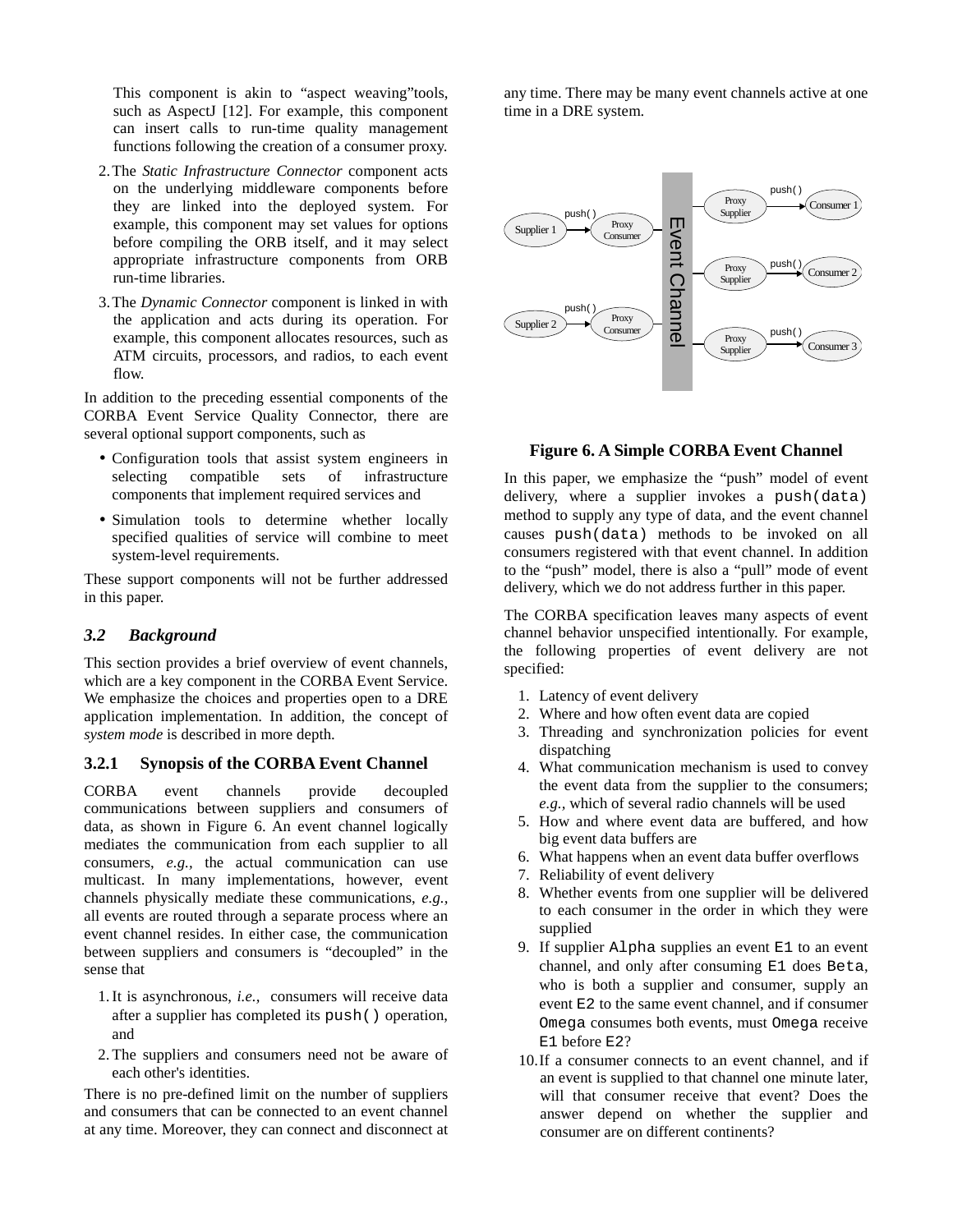Different implementations of the CORBA Event Service [2] provide different APIs for controlling the various properties outlined above. Applications that do not address these variations are therefore prone to the secondary dependencies described in Section 2.1.2.

# **3.2.2 Mission-Critical System Modes**

Mission-critical systems are often characterized as a hierarchy of parts, which we call *configuration items*. A configuration item may be *small* (such as a board in a computer) or *large* (such as a ship). A configuration item may exist *statically* (as does a router) or may be created and destroyed *dynamically* (as is a thread within a process). Configuration items may contain other configuration items; this containment relation forms a directed acyclic graph.<sup>3</sup>

We assume that every configuration item is always in one of a fixed, finite set of states. For example, a workstation may be in a training state or an operational state, and a radar may be in a search state, tracking state, self-test state, or off-line state. The state of a configuration item may (but need not) be a function of the states of its contained configuration items.

Now we can define a system *mode* as a Boolean function on the states of its constituent configuration items. For example, "the ship is in battle state" is a mode, and "all ATM backbone configuration items are in their operational states" is a mode. The value of a mode can change abruptly. For example, the failure of a component can affect modes.

The qualities of distributed communication services that applications require will differ in different modes. For example, a crew entertainment video that is distributed over a shipboard backbone network requires a low jitter, and therefore constitutes a high priority<sup>4</sup> flow of information. However, when the platform enters battle mode due to the detection of an incoming anti-ship cruise missile, then the priority of the crew entertainment video must drop rapidly. Similarly, the importance of processes within a nuclear reactor control system might be expected to change when the reactor enters the "over-temperature" mode. The mode-change problem is addressed by permitting applications to specify QoS as a function of mode. The result is that resource allocations can be made in advance of their need.

 $\overline{a}$ 

A related problem arises when a mode changes but QoS requirements do not change. When the failure of a resource, such as a LAN, occurs and requirements which that LAN had been supporting remain in effect, then new resources must be identified and configured into operation as quickly as possible. This operation is often called "fault reconfiguration."

# *3.3 Quality Connector QoS Specification*

The problem of how to specify the required QoS is surprisingly subtle, even when the quality in question is simple, such as latency. "Worst case" bounds are the obvious choice. But if "worst case" is interpreted literally–for example, that the latency of message delivery will never, under any circumstances, exceed a specified time limit–then such bounds are clearly not feasible in practice because no infrastructure is infinitely reliable. Moreover, many infrastructure components have no fixed response time, but rather a distribution of response times, which often has a long tail, as shown in Figure 7.



## **Figure 7. Problem with "Worst Case" Analysis**

This distribution applies to operations such as task dispatching (due to such influences as priority inversions and interrupt lockout by device drivers), and even to straight-line code execution (due to cache state). If resources were allocated to support the actual worst case, then resource utilization would inevitably be very low, which can render a DRE system ineffective in practice.

If there is a primary factor that distinguishes the QoS requirements of DRE systems from those of "best-effort" commercial systems, it is this: *best-effort commercial systems are concerned primarily with average values of qualities of service, while DRE systems are concerned with extreme values of their distributions*.

Instead of worst case bounds, therefore, we assume that latencies will be constrained by a conjunction of one or more conditions of the form "<proportion> of latencies shall be less than or equal to  $\langle$ time-interval $\rangle$ ." For example, a QoS specification for latency might be "99%

<sup>&</sup>lt;sup>3</sup> The containment relation on configuration items need not form a tree or set of trees since some configuration items may be part of several others; e.g., a LAN may be part of the combat system configuration item and part of the command and control system configuration item.

<sup>&</sup>lt;sup>4</sup> This notion of priority will be refined in Section 3.3 below, where we call this property of the video flow its *urgency*.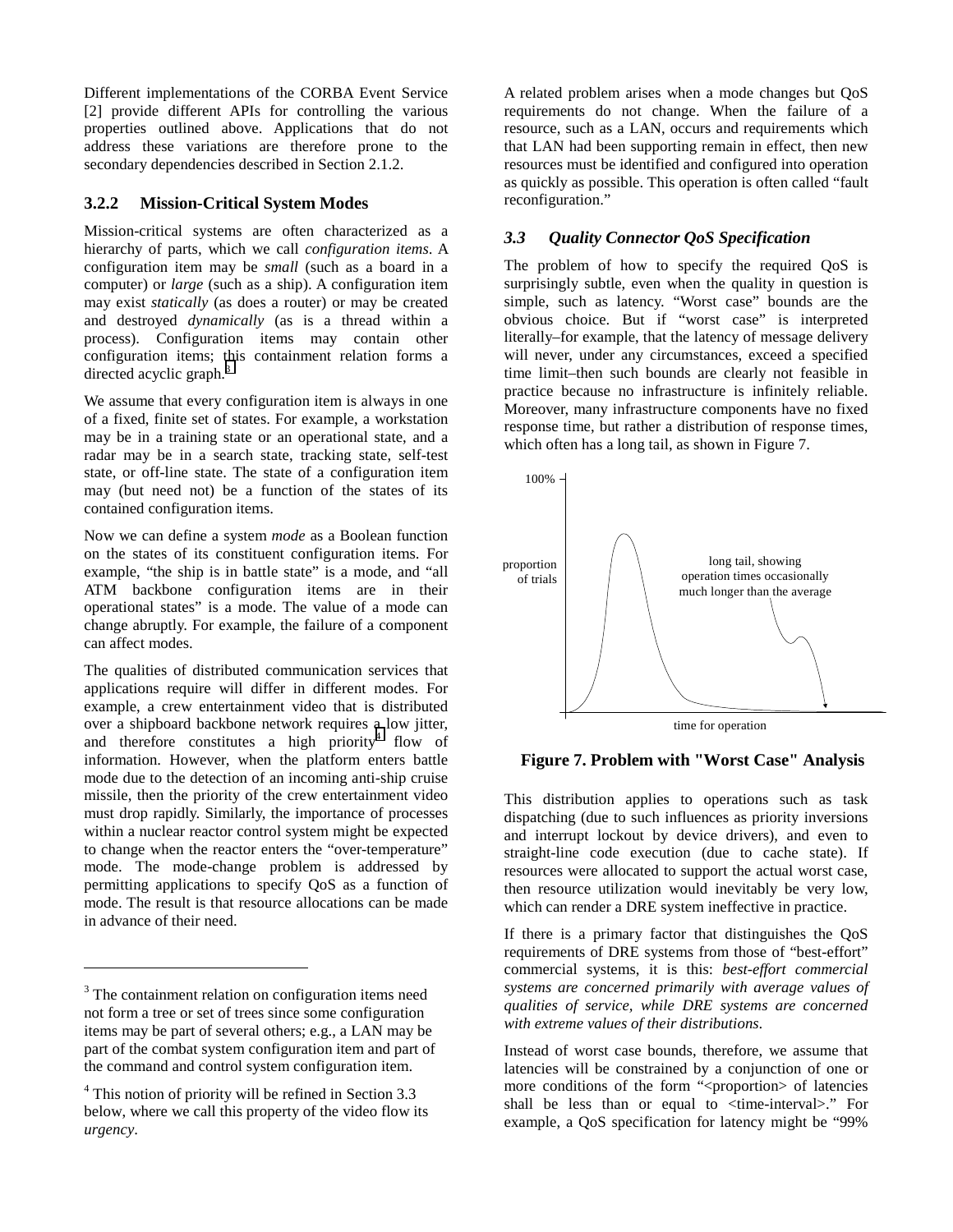of latencies less than or equal to 1.0 seconds and 99.99% of latencies less than or equal to 4.0 seconds."

It should be noted that the preceding is a special case of a much more general and powerful technique, which we call *probability assertions*. A probability assertion about a distribution of values is the assertion that the cumulative density function of the distribution in question lies entirely between an upper bounding function and a lower bounding function. In the preceding example, only an upper bounding function is specified, and that is a step function. Since the generality of probability assertions is not essential to the present discussion, this subject will not be treated in detail here.

In addition to specifying the QoS required from the middleware service, the application must also bound the load that it will impose on the service. Such a bound is necessary not only to assess whether the service can handle the load at the specified QoS, but also to determine whether future service requests can share resources with the current service request. For a CORBA Event Service, the load consists of the distribution of event sizes in bytes and the distribution of inter-service-request times.

A convenient choice for specifying the distribution of inter-event times is to use token buckets [3], which are a means to express constraints on sequences of events in time. A token bucket constraint is specified in terms of a container of fixed size – the bucket – into which tokens periodically fall. No event can take place until an appropriate number of tokens are present in the bucket.

Although token bucket specifications are simple, portable, and define realistic traffic distributions, they are not sufficiently expressive for our purposes. For example, one cannot use token buckets to specify either a strictly periodic load nor a purely random, Poisson-distributed, load, both of which are important in the DRE domain. Fortunately, probability assertions are adequate, *e.g.,* a probability assertion on the inter-event time distribution can specify that events will be no more frequent than Poisson-distributed with a mean of 4 events per second, and no two consecutive events will be closer together than 0.01 seconds. Again, this generality is not essential to the present subject, and only simple special cases will be used here. For a reason that will be clear shortly, the combination of a mode, a QoS specification, and a load specification is called a "proposal." Figure 8 presents the proposal alluded to above, expressed in XML.

The proposal in Figure 8 applies only when either of a pair of tactical military or emergency response team radios is on-line. In that case, the time between a supplier's push() call and all consumers' corresponding push() calls for every event are to be less than 1.0 second 99% of the time and less than 4 seconds 99.99% of the time. The sizes of the event data are always at most 256 bytes, and 50% of the time are less than or equal to 32 bytes. The supplier's push() calls occur periodically,

once per second. Note that the priority of the request consists of two integral values: urgency and importance:

- *The urgency* of a request determines which of several eligible requests will get access to a shared resource. For example, if either of two packets of data could be sent over a communication link, the packet with the higher urgency will be sent.
- The *importance* of a request determines which of two requests (both of which cannot be supported) will be accepted. For example, if both of two requests for event data propagation cannot be supported on the present infrastructure, then the request with the higher importance will be accepted and the other will be rejected. Moreover, if a new request for service is received, and that request can be accommodated only if some currently operating, lower importance service is shut down, then that will be done; in this case, we say that the lower importance request are *abrogated*.

| <proposal></proposal>          |                                                                           |                              |                           |
|--------------------------------|---------------------------------------------------------------------------|------------------------------|---------------------------|
| $mode$                         |                                                                           | Proposal applies in this     |                           |
| cor                            | mode                                                                      |                              |                           |
|                                | <ci name="radioVHF" state="onLine"></ci>                                  |                              |                           |
|                                | <ci <="" name="radioUHF" td=""><td>state="onLine"/&gt;</td><td></td></ci> | state="onLine"/>             |                           |
| $\langle$ or $>$<br>$<$ /mode> |                                                                           |                              | There are QoS types other |
|                                | <qos type="latency"></qos>                                                | than latency -- e.g., jitter |                           |
|                                | <upperpoint prob="0.99" secs="1.0"></upperpoint>                          |                              |                           |
|                                | <upperpoint prob="0.9999" secs="4.0"></upperpoint>                        |                              |                           |
| $<$ /00S>                      | $\le$ load type="interMessageTime"> $\angle$ Flow is periodic             |                              |                           |
|                                | <upperpoint prob="0.0001" secs="1.0"></upperpoint>                        |                              |                           |
|                                | <lowerpoint prob="0.9999" secs="1.0"></lowerpoint>                        |                              |                           |
| $\langle$ load>                |                                                                           |                              |                           |
|                                | <load type="messageSize"></load>                                          |                              |                           |
|                                | <upperpoint bytes="256" prob="1.0"></upperpoint>                          |                              |                           |
|                                | <upperpoint bytes="32" prob="0.5"></upperpoint>                           |                              |                           |
|                                | <load type="priority"></load>                                             |                              |                           |
|                                | <urgency val="10"></urgency>                                              | Priority determines how      |                           |
| $\langle$ load>                | $\frac{1}{2}$ <importance val="2"></importance> this request will compete |                              |                           |
|                                |                                                                           | with others for resources    |                           |
|                                |                                                                           |                              |                           |

</proposal>

#### **Figure 9. A Proposal in XML**

#### *3.4 Interaction*

Interactions with a Quality Connector can occur at several points in time. The specification of the required QoS may occur as early as system design time or as late as system execution time, as shown in Figure 9. The final determ Application whether a requeste Cross-Cutting be provide<del>d cannot occ</del>ur before execution **Policies** of the **Request bility** that a component may be unavailable, *e.g.*, due to failure or resource preemption. Moreover, after a red Middleware S has been agreed all a Connector ent may research to that a great may be supposed to the Supposed to the Supposed of the Supposed of the Supposed to the Supposed of the Supposed of the Supposed of the Suppo  $\text{lat}$  Service be abrogated, due to component unavailability, as noted above. **selects Implementation**<br> **3.4.1.1 Lease Victorian Figure 1. Interactions with a Quality Connector** Application Program **Generation Specifications Configuration Parameters** Runtime **Components** Aspect **Weaving** Tools **generates configures generates** Service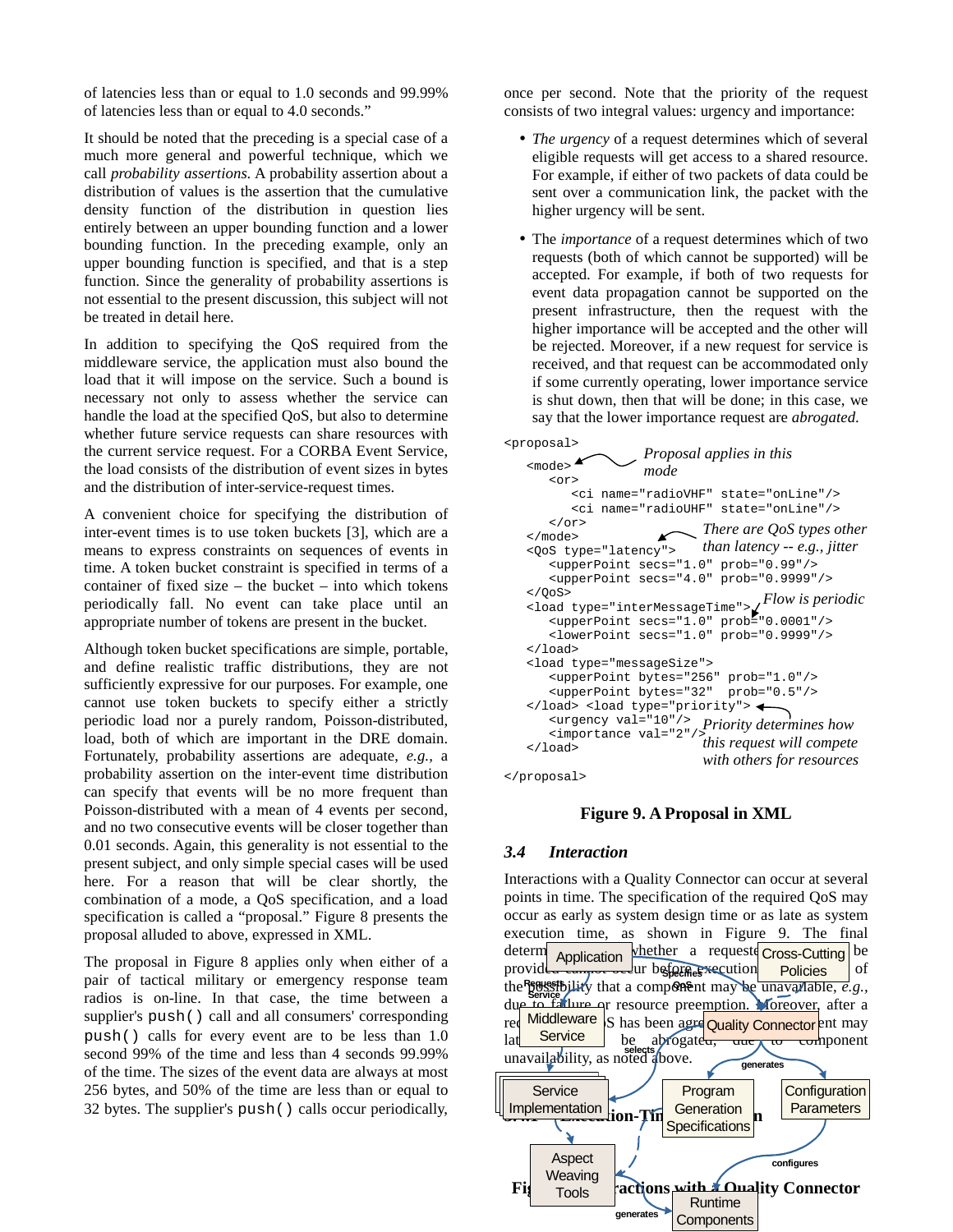At execution time, DRE application software generally submits its proposal to a Quality Connector before making any use of the associated service, such as the CORBA Event Service. If the Quality Connector determines that the requested QoS can be provided, then the Quality Connector sets whatever control parameters are necessary to configure the middleware service, and returns an indication of acceptance to the application. Thereafter, the application can use the service and receive the QoS it requires. If the Quality Connector determines that the requested QoS cannot be provided, it returns an indication of rejection to the application.

Although it would be possible to apply a QoS property, such as end-to-end latency, to an event channel as a whole, this would not be acceptable in applications with a wide variation in propagation distances. For example, consider a coordinated group of autonomous vehicles that supply "Here I am" messages to an event channel. It might generally be desirable that these messages be received quickly by other vehicles in the group. A much larger latency might be permitted, however, to messages received at a central monitoring function, located several satellite hops away. As a result, we permit different QoS values to be specified at each supplier and consumer proxy. In the autonomous vehicles example, for instance, suppliers would specify no latency, consumers on the vehicles would specify a short latency, and the consumer at the central monitoring function would specify a longer latency.

Note that there is no conflict possible between different QoS values set at suppliers and consumers. If a supplier requests a latency of 1 second, and a consumer on the same event channel requests a latency of 2 seconds, and if the Quality Connector accepts both proposals, then both proposals must be honored. In this case, the latency from the supplier to consumer must not exceed 1 second.

#### **3.4.2 Program-Generation-Time Interaction**

For the preceding run-time interaction between the application and a Quality Connector to occur, application software must be modified somehow. In particular, the QoS proposal must be delivered to the Quality Connector run-time component at some point between the creation of an event channel proxy and the supplying or consuming of an event through that proxy. In our implementation, aspect-oriented programming (AOP) techniques [4, 26] are the means by which system designers specify the following information to a Quality Connector:

- 1. The identity of the push() call to which a proposal applies and
- 2. The modifications that the Quality Connector must apply to the generated application.

In our work thus far, the following AOP features of AspectJ [12] appear to be adequate for the applications envisioned in MINERS:

- *Join points* are the mechanism used in AspectJ to select locations in the program source code at which to apply designated modifications to the code.
- *After advice* is one style of such modification, which takes the form of adding code following the selected locations.

# *3.5 Implementation*

Implementing end-to-end QoS guarantees for a service requires that all components that participate in providing the service be represented by software *avatars*. An avatar is a software object that represents a component to the Quality Connector function of the middleware, as shown in Figure 10.



# **Figure 10. Avatars Represent Components**

Hence an avatar must be able to report what QoS the component is presently providing, and what QoS the component *would* provide if a specified additional load *were* added. In addition, an avatar provides the interface through which the Quality Connector function configures the properties of the component.

The use of avatars to support run-time negotiations for QoS-constrained DRE application services was demonstrated by one of us (Cross) using the Real-time CORBA ORB [19] implemented by the other (Schmidt). We provided an interface through which suppliers and consumers of events to a real-time event channel could request specific qualities, such as latency, of the push event delivery service. That request was forwarded to the event channel object itself, which negotiated with the available avatars to obtain the requested QoS. The result – success or failure – of those negotiations was then returned to the application-level requestors.

Note that the greater the configurability that the components provide, the greater the opportunity for middleware to support changing conditions, where such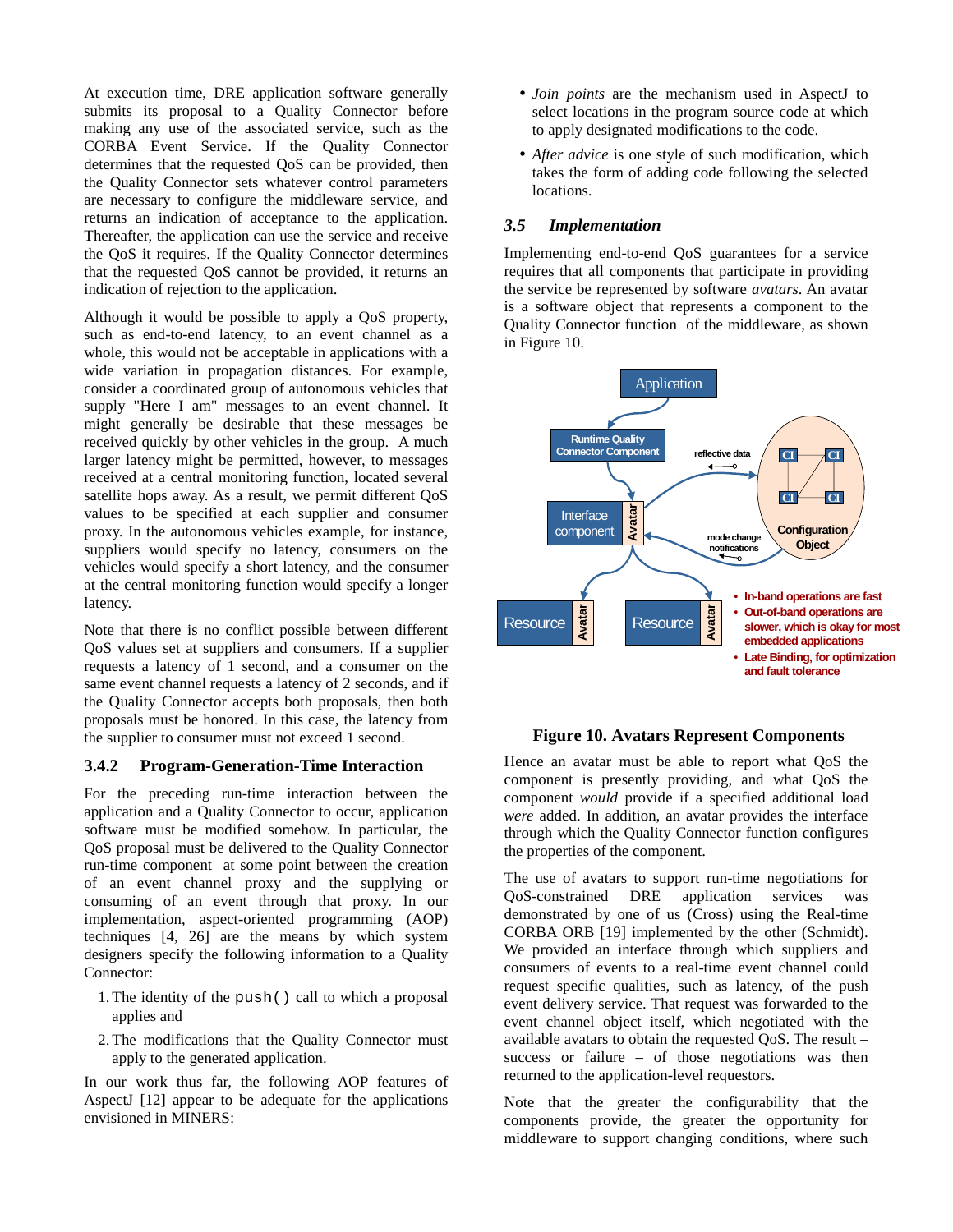changes may take place over periods of milliseconds, days, or even years. Conversely, the absence of configuration control capabilities and information about service components, such as an ORB that cannot be told how big to make its buffers or how big its default buffer sizes will be, has the result that no QoS can be guaranteed for services that use the component.

In the present example, we are concerned with the configurability of a CORBA Event Service. Such configuration may involve ORB parameters that are

- 1. Set on ORB initiation
- 2. Changed during execution and
- 3. Included in interface calls, such as on event channel creation and on a push() invocation.

Clearly, more detailed discussion of these configuration issues depends entirely on the ORB implementation that is used.

# **4 Related Work**

Our work on Quality Connectors complements the work being done by the DARPA Quorum program [5]. Quorum's goal is to develop technologies to allow tactical applications with mission-critical performance requirements to dynamically access distributed COTS resources with guaranteed quality of service. Applications negotiate service contracts with the system, which are then enforced through layered resource management mechanisms and maintained through continual monitoring, adaptation, and feedback control.

The BBN Quality Objects (QuO) framework [6] is a Quorum project that uses QoS definition languages [7] that are based on the separation of concerns promoted by AOP [4] (see below). A significant difference between the MINERS approach and that of QuO is that MINERS relies on an explicit specification of resource requirements against system state to provide immediate access to those resources when a change occurs, rather than relying on the gradual adaptation of resource allocations to changing demand.

The Distributed Multimedia Research Group at Lancaster University has proposed and implemented a prototype of next-generation reflective middleware [21, 22] called *Adapt*. Their middleware model concentrates on dynamic composition of objects through *open-binding*, which (1) allows object implementations to be configured dynamically and (2) determines various aspects of object implementations, such as adding or removing methods from an object. The Adapt project model also facilitates QoS properties management and monitoring. Compared to the Adapt project, MINERS concentrates on identifying and using meta-programming techniques to implement and improve the implementation of an existing middleware standard (CORBA), whereas the Adapt project defines and implements the meta-space of a new middleware framework at a higher level.

The Real-time (RT) CORBA 1.0 specification [11] extends the Object Management Group (OMG) CORBA standard to support real-time distributed, object-oriented applications. The initial 1.0 version of the RT CORBA specification focuses on fixed-priority applications to ensure end-to-end predictable behavior for information that flows between distributed objects. It does this by giving developers explicit control over allocation and use of the following resources:

- Processor resources are configured and controlled using thread pools, priority control and synchronization mechanisms.
- Communication resources are managed through the ability to specify protocol properties and by making explicit bindings to communication resources.
- Memory resources are managed through buffering requests and limiting thread pool sizes.
- A global scheduling service is also available [20].

In addition to RT CORBA, the CORBA Notification Service incorporates important QoS and filtering features into the previously defined CORBA Event Service. These middleware capabilities, appearing in an open specification that is independent of platform, OS, and vendor-specific communication mechanisms, offer a solid foundation for an open implementation of metaprogramming interfaces.

The dynamic TAO [23] and Reflective CCM [24] projects have demonstrated that CORBA can be reconfigured at run-time by dynamically linking and unlinking certain components. Similarly, AspectIX [25] is a novel CORBA-compliant middleware architecture that defines and describes QoS requirements on a per-object basis independently from functional interfaces. Clients in AspectIX systems are allowed to *set* the QoS *aspects* of objects. Systems may adapt, report aspect changes back to clients, or *reflect* to clients on how to adapt. The MINERS work, however, also focuses on QoS adaptation as a deployable entity in the system to standardize and automate the *server*-side QoS control/adaptation issues.

Our approach to specifying QoS at the application level in a form that is relatively independent of the functional behavior of the application is facilitated by the emerging research in Aspect Oriented Programming (AOP) [26]. Work in this area is underway in various places, including Xerox PARC [4], IBM [13], MCC [14, 15], Northeastern University [16], and the University of Twente [17]. We have chosen to use AspectJ [12], which is an aspectoriented extension to the Java programming language. AspectJ addresses the problem of crosscutting concerns by extending Java with constructs that can be used to implement such concerns in a modular way. AspectJ is in the late beta stages of development, yet promises to provide more generalized aspects than much of the related work being done in this area.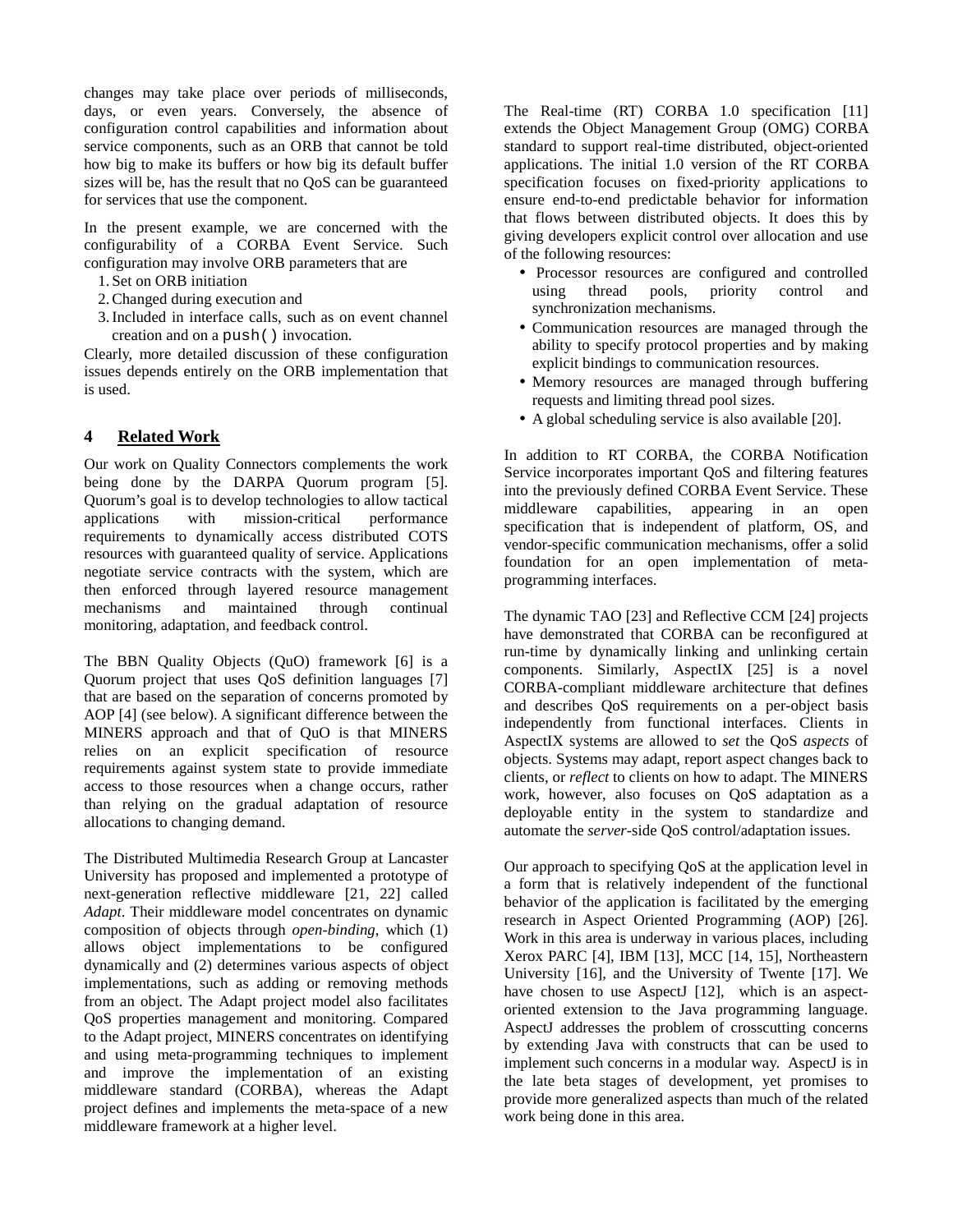A related area of research is Generative Programming [18], which is an approach to constructing systems that involves modeling an entire family of systems. Given requirements for a particular member of that family, this approach generates that member as a composition of elementary components. Both AOP and Generative Programming are being explored in the context of the DARPA PCES program [27]. The IETF has specified mechanisms for scalable differentiated [8, 9] and integrated [10, 3] classes of service on the Internet.

A number of enabling technologies are emerging that will make it possible to implement meta-interface mechanisms more easily in the future. Available at different levels, including the middleware itself, these technologies provide various forms of support for QoS.

- Differentiated services (DiffServ) provide QoS using a small, well-defined set of building blocks from which a variety of aggregate behaviors may be built. Service characteristics may be specified in quantitative or statistical terms of throughput, delay, jitter, and/or loss, or they may be specified in terms of priority of access to network resources. A small bit-pattern in each packet is used to mark the packet to receive a particular forwarding treatment, or perhop behavior, at each network node along its path. The DiffServ specifications provide a common understanding of the use and interpretation of this bitpattern. Sophisticated classification, marking, policing, and shaping operations can now be implemented at network boundaries or hosts. Network resources are allocated to traffic streams by service provisioning policies which govern how traffic is marked and conditioned upon entry to a differentiated services-capable network, and how that traffic is forwarded within that network.
- Integrated services (IntServ) provides the ability to transport audio, video, real-time, and data traffic within a single packet switched network infrastructure. IntServ defines a minimal set of global requirements and services which transition the Internet into an integrated-service communications infrastructure. It includes interfaces to specify an application's end-to-end QoS requirements.

## **5 Concluding Remarks and Future Directions**

COTS middleware has become more capable and the proportion of mission-critical system requirements that *cannot* be met using COTS middleware is shrinking dramatically. This trend applies even to mission-critical DRE systems, such as ship-board combat systems and commercial avionics mission computing systems, that are subject to stringent reliability and quality of service (QoS) requirements. The result is a reduction in the initial, nonrecurring cost of these systems.

COTS middleware is playing an increasingly important role in developing mission-critical DRE systems due to

- Economic and organizational constraints, such as severely constrained procurement budgets, and the movement toward prime-vendor support contracts that allocate the uncertainty in system maintenance costs to the developing contractor;
- Increasingly complex system requirements, such as Global Air Traffic Management (GATM) requirements for military aircraft that fly in commercial airspace; and
- Competitive pressures, such as enticements for scientists and engineers from many sectors of the global economy.

Thus, the potential affordability gains offered by COTS middleware have become strategically important. Without a product- and component-independent mechanism for optimally configuring COTS middleware, however, this affordability gain is threatened.

Our experience developing previous generations of complex DRE systems [2, 5, 19, 20] illustrates that effective operation, interoperability, and integration requires more than individual COTS standards and tools. Instead, it requires that adaptability, assurability, and affordability be designed into DRE system/network architectures *a priori*. Researchers have a pressing need, therefore, to coordinate individual advances in the COTS solution space that are being addressed by different sectors of the R&D community.

The problems faced by researchers and developers of DRE systems are highly challenging, with many interlocking aspects. Unless pieces of the emerging, independently developed, COTS solutions can be delivered to application designers as coordinated, integrated packages, their value will be diminished and may in fact make matters worse instead of better, *e.g.,* due to excessive costs for COTS refresh and integration. This paper proposes a meta-programming mechanism called *Quality Connectors* that allow a variety of separately developed, and continuously evolving, tools and components to appear to application designers as an integrated, coordinated, and stable infrastructure. A Quality Connector provides this appearance by encapsulating the various configuration and control mechanisms provided by COTS middleware, and exposing a stable, QoS-based interface to applications.

Implementation of the capabilities described in this paper is underway in the MINERS project at Lockheed Martin Tactical Systems, in Eagan, Minnesota, as part of the DARPA PCES Program [27]. We are using the TAO RT CORBA ORB [19], which is a highly configurable middleware component designed to support DRE applications with demanding QoS requirements. In the longer term, if the mission-critical, real-time embedded system community can achieve a shared understanding of what qualities of services need to be specified and how to specify them, then we envision the availability of DRE middleware that is designed to be configured to meet such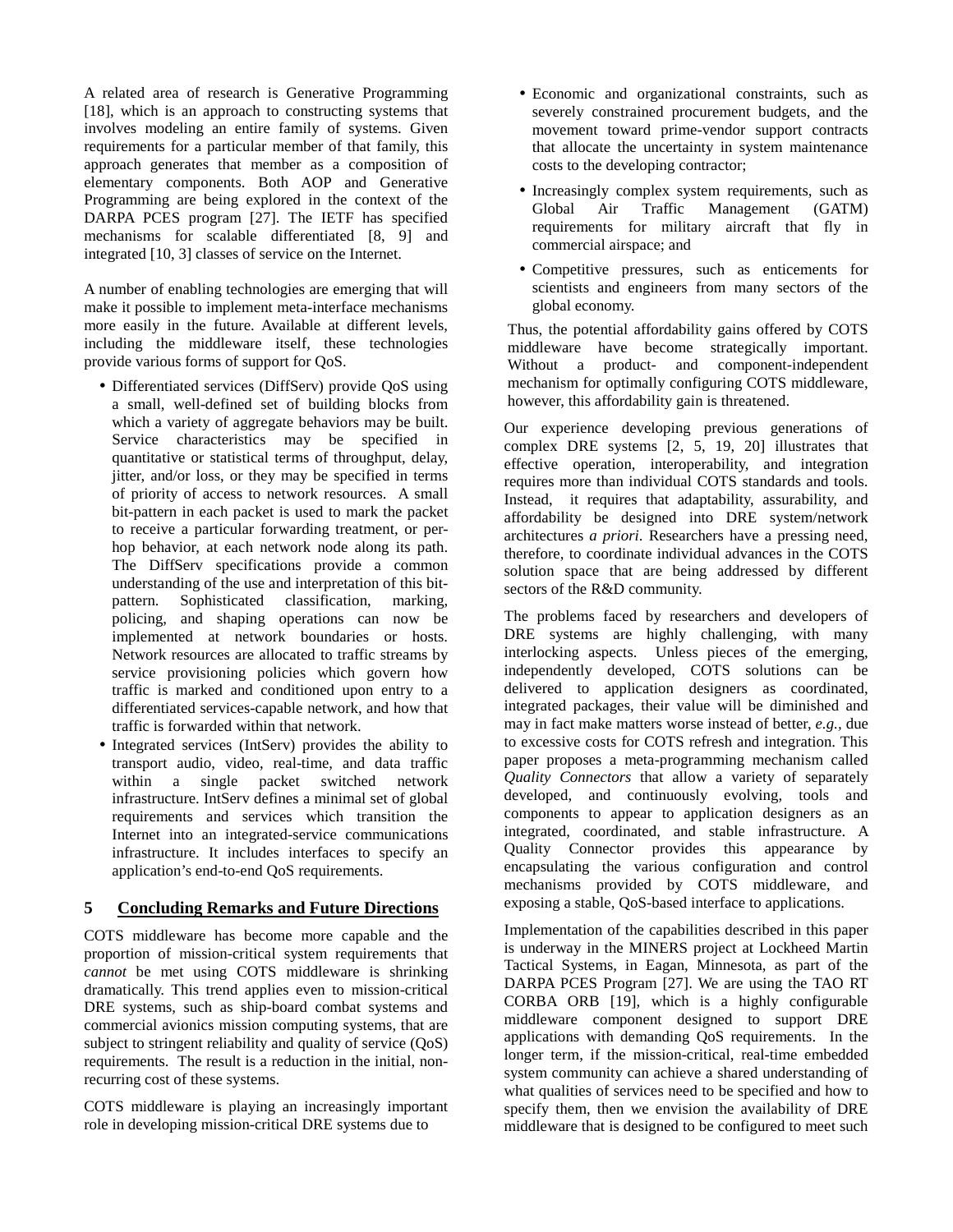requirements, and the development of applications that include their QoS requirements as part of their design. Such applications should be be far more stable over evolving infrastructure than current applications. Moreover, such applications might be verifiable independently of any infrastructure, based on their QoS requirements, which will substantially reduce costs in mission-critical DRE applications.

## **Bibliography**

- [1] Guidelines for Successful Acquisition and Management of Software Intensive Systems: Volume 1 -- Version 3.0, May 2000, Department of the Air Force, Software Technology Support Center. [http://web2.deskbook.osd.mil/reflib/DAF/035GZ/013/0](http://web2.deskbook.osd.mil/reflib/DAF/035GZ/013/035GZ013DOC.HTM#T2) [35GZ013DOC.HTM#T2](http://web2.deskbook.osd.mil/reflib/DAF/035GZ/013/035GZ013DOC.HTM#T2)
- [2] Carlos O'Ryan, Douglas C. Schmidt, and David Levine, "Applying a Scalable CORBA Events Service to Largescale Distributed Interactive Simulations," Proceedings of the IEEE 5th Workshop on Object-oriented Real-time Dependable Systems, Montery, CA, November, 1999.
- [3] General Characterization Parameters for Integrated Service Network Elements, TOKEN\_BUCKET\_TSPEC. IETF Integrated Services, RFC 2215 (section 3.6.) [http://www.ietf.org/rfc/rfc2215.txt?number=2215.](http://www.ietf.org/rfc/rfc2215.txt?number=2215)
- [4] Gregor Kiczales, John Lamping, Anurag Mendhekar, Chris Maeda, Cristina Videira Lopes, Jean-Marc Loingtier, and John Irwin, "Aspect Oriented Programming." Proceedings of the European Conference on Object-Oriented Programming (ECOOP), Finland, June 1997. [http://www.parc.xerox.com/spl/groups/eca/pubs/papers/](http://www.parc.xerox.com/spl/groups/eca/pubs/papers/Kiczales-ECOOP97/for-web.pdf) [Kiczales-ECOOP97/for-web.pdf,](http://www.parc.xerox.com/spl/groups/eca/pubs/papers/Kiczales-ECOOP97/for-web.pdf) and also [http://www.parc.xerox.com/csl/projects/aop/.](http://www.parc.xerox.com/csl/projects/aop/)
- [5] The Quorum Project, DARPA Information Technology Office.

<http://www.darpa.mil/ito/research/quorum/index.html>

- [6] Quality Objects website, BBN Technologies. <http://www.dist-systems.bbn.com/tech/QuO/>
- [7] Pal PP, Loyall JP, Schantz RE, Zinky JA, Shapiro R, Megquier J. "Using QDL to Specify QoS Aware Distributed (QuO) Application Configuration. Proceedings of ISORC 2000," The Third IEEE International Symposium on Object-Oriented Real-time Distributed Computing, March 15-17, 2000, Newport Beach, CA.
- [8] Definition of the Differentiated Services Field (DS Field) in the IPv4 and IPv6 Headers. IETF Differentiated Services. <http://www.ietf.org/rfc/rfc2474.txt?number=2474>
- [9] An Architecture for Differentiated Services. IETF Differentiated Services. <http://www.ietf.org/rfc/rfc2475.txt?number=2475>
- [10] Specification of Guaranteed Quality of Service, IETF Integrated Services, RFC 2212. <http://www2.ietf.org/rfc/rfc2212.txt>
- [11] Real-time CORBA (Chapter 24). Common Object Request Broker Architecture v2.4.2. <http://www.omg.org/cgi-bin/doc?formal/01-02-60>
- [12] The AspectJ website at [http://aspectj.org.](http://aspectj.org/)
- [13] P. Tarr, H. Ossher, W. Harrison and S.M. Sutton, Jr. "N Degrees of Separation: Multi-Dimensional Separation of Concerns." Proceedings of the International Conference on Software Engineering (ICSE'99), May, 1999.

[http://www.acm.org/pubs/articles/proceedings/soft/3024](http://www.acm.org/pubs/articles/proceedings/soft/302405/p107-tarr/p107-tarr.pdf) [05/p107-tarr/p107-tarr.pdf](http://www.acm.org/pubs/articles/proceedings/soft/302405/p107-tarr/p107-tarr.pdf)

- [14] Robert E. Filman, Stuart Barrett, Diana D. Lee, Ted Linden, "Inserting Ilities by Conrolling Communications," Communications of the ACM, in press. [http://ic](http://ic-www.arc.nasa.gov/ic/darwin/oif/leo/filman/text/oif/oif-cacm-final.pdf)[www.arc.nasa.gov/ic/darwin/oif/leo/filman/text/oif/oif](http://ic-www.arc.nasa.gov/ic/darwin/oif/leo/filman/text/oif/oif-cacm-final.pdf)[cacm-final.pdf.](http://ic-www.arc.nasa.gov/ic/darwin/oif/leo/filman/text/oif/oif-cacm-final.pdf)
- [15] Robert E. Filman, "Applying Aspect-Oriented" Programming to Intelligent Synthesis," Research Institute for Advanced Computer Science, NASA Ames Research Center. June 2000.
- [16] The Demeter Project homepage at <http://www.ccs.neu.edu/research/demeter/>
- [17] TRESE Aspects and advanced separation of concerns homepage [http://trese.cs.utwente.nl/aspects\\_asoc/index.htm](http://trese.cs.utwente.nl/aspects_asoc/index.htm)
- [18] K. Czarnecki and U. Eisenecker, "Generative Programming : Methods, Tools, and Applications." Addison-Wesley, June 2000.
- [19] Douglas C. Schmidt, David Levine, and Sumedh Mungee "The Design and Performance of Real-Time Object Request Brokers," Computer Communications, Elsivier, Vol. 21, No. 4, April 1998.
- [20] Chris Gill, David Levine, and Douglas C. Schmidt, "The Design and Performance of a Real-time CORBA Scheduling Service," Real-time Systems, Kluwer, Vol. 20, No. 2, March, 2001.
- [21] Gordon S. Blair, G. Coulson, P. Robin, and M. Papathomas, "An architecture for next generation middleware," in Proceedings of the IFIP International Conference on Distributed Systems Platforms and Open Distributed Processing, Springer-Verlag, London, 1998.
- [22] Fabio M. Costa and Gordon S. Blair, "A Reflective Architecture for Middleware: Design and Implementation," in ECOOP'99 PhDOOS Workshop, Lisbon, Portugal, 1999.
- [23] F. Kon and R. H. Campbell, "Supporting Automatic Configuration of Component-Based Distributed Systems," in Proceedings of the  $5<sup>th</sup>$  Conference on Object-Oriented Technologies and Systems, (San Diego, CA), USENIX, May 1999.